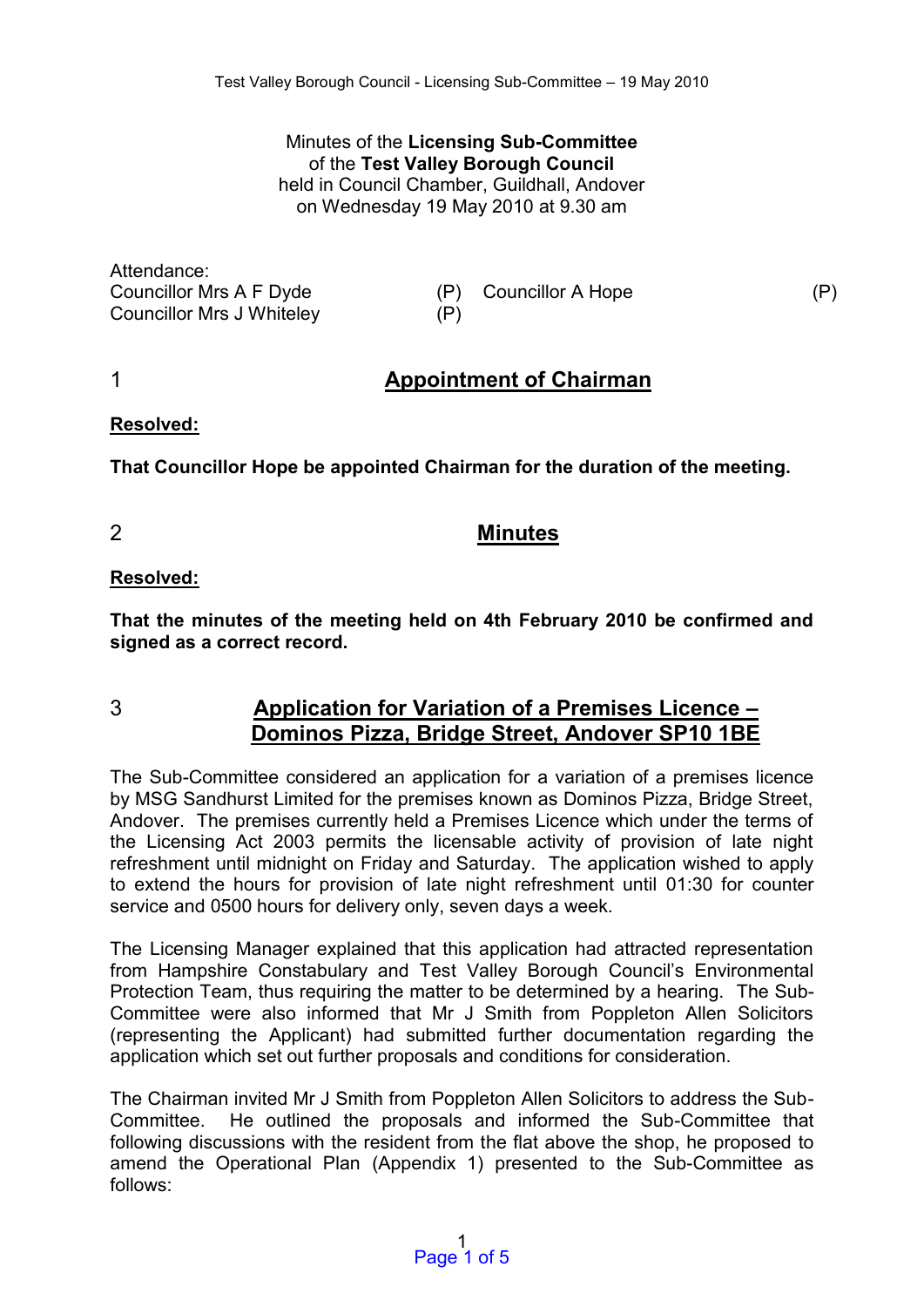# 3. Delivery vehicles

 After 23:00 *Sunday to Thursday and midnight on Friday and Saturdays*  all deliveries are taken out of the *front* of the premises.

 After 23:00 *Sunday to Thursday and midnight on Friday and Saturdays*  all delivery cars are parked *in the South Street Car Park.* 

Mr Smith also explained that work had been undertaken to the kitchen extraction system in the last 3/4 months which would address the issue of disturbance raised by the Environmental Health Team. Any further noise problems from the kitchen extractor would be addressed.

Sergeant Tim Adams was then invited to present the case for Hampshire Constabulary. He explained that although the Police did not have an outright objection to the application they had concerns over the proposed extension of opening hours until 01:30. The Police were also concerned about the prevention of crime and disorder and the protection of customers and staff. Sergeant Dave Wright, (Sergeant for Andover Safer Neighbourhoods) raised concern over the dispersal of revellers once other facilities were closed.

The Environmental Health Protection Team, Sonya Enright and Dean Bennett outlined their objections to the application. The main objections were concerning delivery vehicles, point of congregation for people to the frontage immediately outside the shop and disturbance from the normal operation of the business most notably use of the kitchen extraction system.

The Sub-Committee was given the opportunity to ask questions of all the parties and then the Applicant, Hampshire Constabulary and the Environmental Health Protection Team were asked to sum up. The Sub-Committee then adjourned to consider the matter.

Upon return, the Chairman informed the meeting that the Sub-Committee, in reaching its determination upon the matter, had had regard to the National Licensing Guidance issued under Section 182 of the Licensing Act 2003, Test Valley Borough Council's own Licensing Policy, together with the representations made at the Hearing and in writing.

# **Resolved:**

# **DECISION**

**That the variation to the Premises Licence be GRANTED subject to the following conditions:** 

**1. The Premises Licence Holder will adhere to the attached Operational Plan (Appendix 1).**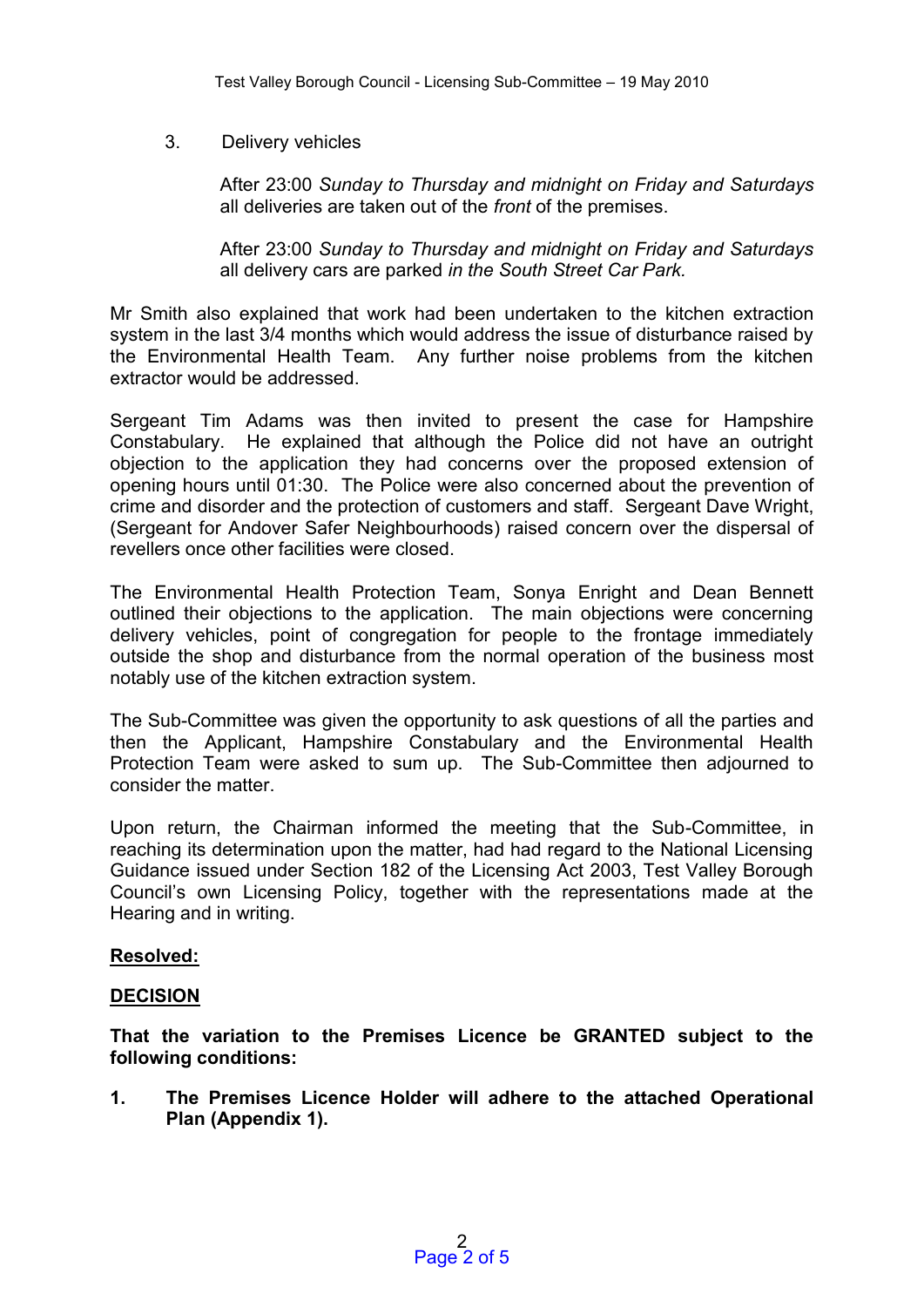- **2. The counter service open to the general public shall only be available until 01:30 Monday to Sundays. Thereafter no public access shall be permitted to the premises and the premises shall only be used for the provision of late night refreshment via the delivery service.**
- **3. Any deliveries from the premises shall only be made to the customer's place of residence or place of business.**
- **4. The Premises Licence Holder shall ensure that any noise coming from the kitchen extractor fan does not cause any noise nuisance to the occupants of any residential premises during the additional hours.**
- **5. Deliveries to the store and rubbish collections from the store shall not take place prior to 07:00.**
- **6. CCTV shall be installed and maintained at the premises to the satisfaction of the Licensing Authority and Police. As a minimum it shall enable surveillance of both internal and external areas of the premises including all entrances and exits. Recordings from the system shall be to a standard acceptable as evidence in a Court of law and shall be securely retained for a minimum of 30 days.**
- **7. The CCTV system shall be capable of producing immediate copies of recordings on site and shall be surrendered in a playable format to Hampshire Constabulary immediately upon request. The system shall be maintained and fully operational, as a minimum throughout the hours that the premises are operating.**
- **8. The upgraded CCTV system shall be installed before the additional hours are operational.**
- **9. An SIA registered door supervisor shall be present at the premises from midnight until 02.00 Thursday to Sunday.**

(Meeting terminated at 1.10 pm)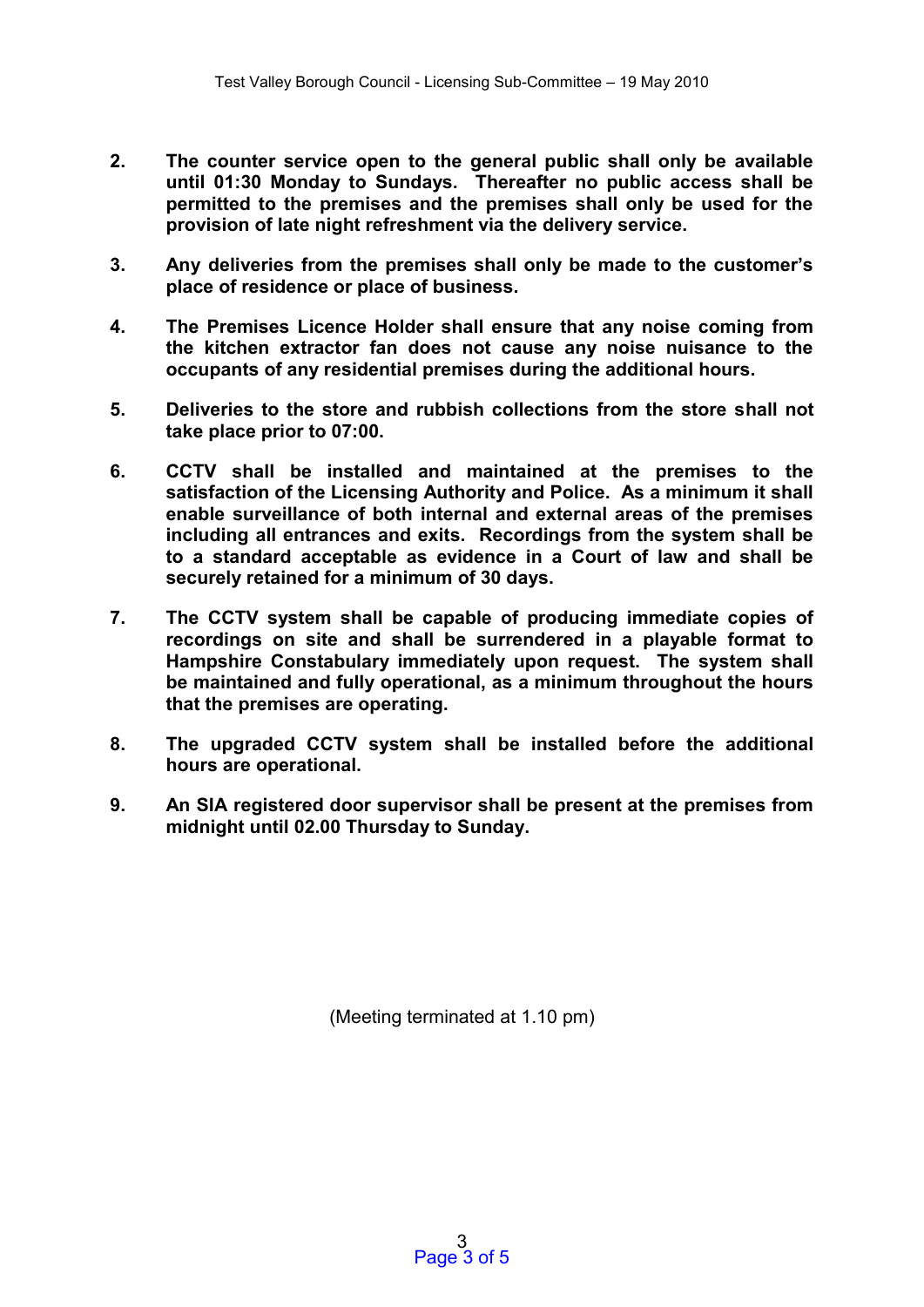# Appendix 1

# **Domino's Pizza, 23-25 Bridge Street, Andover Operational Plan**

#### **Introduction**

It is acknowledged that there may be conflict between the legitimate right of Domino's to provide hot food and drink beyond 23:00 and the equally legitimate right of neighbours to enjoy their homes and businesses without disturbance.

It is also acknowledged that takeaways are potential sources of nuisance, antisocial behaviour and crime which may create concern for the immediate neighbourhood, its residents and authorities.

# **Definition**

This Plan is designed to make the maximum contribution (by using pro-active measures) to reduce disturbance or nuisance to neighbours, both residential and business, and to make the minimum impact upon the neighbourhood in relation to potential nuisance, antisocial behaviour and crime.

This Plan is specific to Domino's Pizza, 23-25 Bridge Street, Andover and its locality, but it includes a number of measures which are common to other Domino's.

This Plan has been formulated by Domino's in conjunction with senior representatives of the unit. It will be discussed with the Licensing Officers of the local council and police where necessary.

This Plan is subject to review and will address problems and concerns as they are identified in order to establish a permanent reduction or elimination of nuisance, antisocial behaviour and crime.

#### **Measures**

# 1 Relevance of Licensing Conditions:

The store will ensure that the conditions of the Premises Licenses are strictly adhered to. The store will be operated to encourage customers to leave as quietly as possible and deliveries to be made as quietly as possible.

2 Notices at Exit:

Highly visible notices are placed at the entrance asking customers to leave quietly and to respect neighbours and their property.